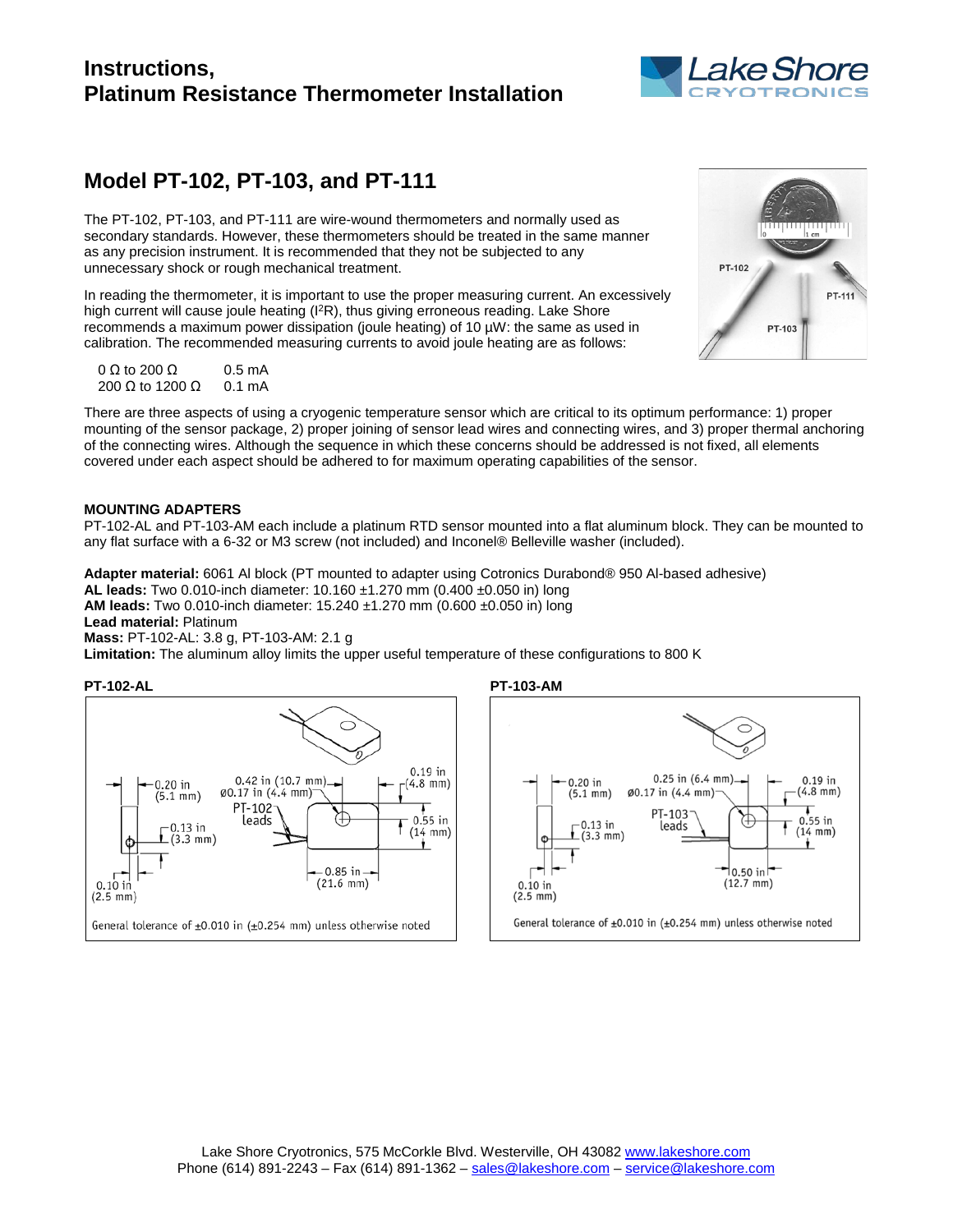

#### **SENSOR MOUNTING**

- 1. Mounting area should be prepared and cleaned with a solvent such as acetone followed by an isopropyl alcohol rinse. Allow time for the solvents to evaporate before sensor mounting. Follow manufacturer's instructions for mixing and curing adhesives. Carefully note temperature range limitations of the greases, varnishes, and epoxies to be used.
- 2. The list below provides brief instructions on mounting a sensor using a number of different methods. The constraints of your application should dictate the most appropriate mounting method to follow.

*Apiezon® N Grease* — Best used as a thermal conductor for temperatures under room temperature when the sensor is mounted in a hole or recess and when the sensor needs to be removable. The sensor should be surrounded with thermal grease and placed into the mounting position. When the temperature is lowered the thermal grease will harden, giving good support and thermal contact. **NOTE:** Use Apiezon® H grease for high temperature applications up to 500 K. The use of grease is not recommended for use in high temperature applications above 500 K.

*IMI 7031 Varnish* — Prepare varnish and apply a thin layer on the mounting surface. Press the sensor firmly against the varnish during curing to ensure a thin bond layer and good thermal contact. Varnish will air dry in 5 to 10 min. Sufficient time must be allowed for the solvents in the varnish to evaporate.

There is a small probability of ionic shunting across the sensor during the cure period of the varnish (typically 12 to 24 h).

*Stycast ® 2850FT Epoxy* — Prepare epoxy and apply a thin layer on the mounting surface. Press the sensor firmly into the epoxy during curing to ensure a thin bond layer and good thermal contact. Epoxy will cure in 12 h at 25 °C or in 2 h at 66 °C.

**NOTE:** Varnish, epoxies, and other adhesives should be considered permanent mounts and only be used if the sensor is not intended for removal.

*Aluminum mounting adapter* — The sensor has been mounted to this adapter using Cotronics' Durabond™ 950 aluminum-based adhesive. This adhesive is well matched to the temperature expansion coefficient of the aluminum adapter. Attach the sensor adapter using a 6-32 or M3 screw along with an Inconel® Belleville washer. The washer is provided. Do not over tighten the screw. The Belleville washer should not be flattened.

3. Follow manufacturers' instructions for adhesive curing schedules. Carefully note the temperature range of use for greases, varnishes, and epoxies. Grease is not recommended to fill voids when the sensor will be used above 500 K.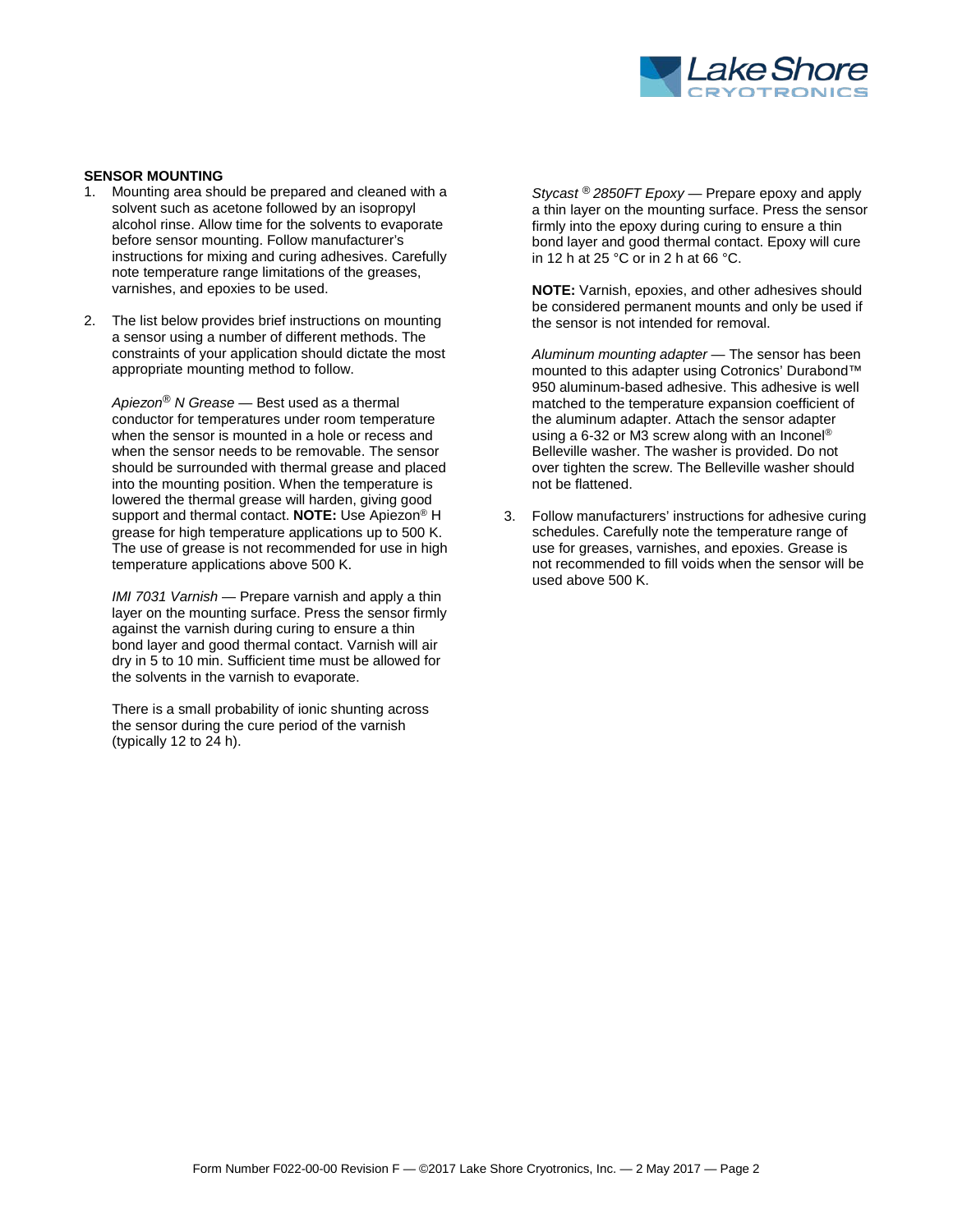## **Instructions, Platinum Resistance Thermometer Installation**



## **LEAD ATTACHMENT**

1. Although the platinum sensors are 2-lead devices, measurements should preferably be made using a 4-wire configuration to avoid uncertainties associated with the resistance of the connecting leads.

*2-Lead Measurement Scheme* — The leads used to measure the voltage are also the current carrying leads. The resulting voltage measured at the instrument is the sum of the temperature sensor voltage and the voltage drop across the two connecting leads. (See Figure 1A.)

*4-Lead Measurement Scheme* — The current is confined to one pair of current leads with the sensor voltage measured across the voltage leads. (See Figure 1B.)

- 2. Lead Polarity: None.
- 3. For use up to 500 K, phosphor bronze or Manganin<sup>®</sup> wire in 32 or 36 AWG is commonly used as the connecting lead wire. These wires have low thermal conductivity and high resistivity, which helps minimize the heat flow through the leads. Typical wire insulation is polyvinyl formal (Formvar®) or polyimide (ML). Formvar insulation has better mechanical properties such as abrasion resistance and flexibility. Polyimide insulation has better resistance to chemical solvents and burnout. Formvar has a temperature rating of 373 K while polyimide has a temperature rating of 505 K.



A. 2-Lead Measurement Scheme

- 4. For use above 500 K, use high temperature connecting wire (e.g., nickel) with high temperature insulation (e.g., wrap-around, ceramic tube, or ceramic beaded). Connection should be made by spot welding or brazing.
- 5. Platinum sensor leads can easily be soldered if a flux is used. One suitable flux is Stay Clean® Solder and Tinning Flux (J.W. Harris Company, Cincinnati, Ohio). Use appropriate solder with respect to temperature (recommend Sn 60/Pb 40 for up to 400 K and Pb 90/Sn 10 for up to 500 K.)
- 6. Stay Clean® Solder and Tinning Flux is acidic. Hence, after soldering, clean off the residual flux with a solvent that is "basic" in nature (i.e., baking soda dissolved in water will also work).
- 7. Join one sensor lead with two of the connector wires. Apply the soldering iron to the connector wire above the joint area until the solders melt, then remove the iron. Repeat for the other set of connector wires and the other sensor lead.
- 8. Avoid putting stress on the device leads and leave enough slack to allow for the thermal contractions that occur during cooling, which could fracture a solder joint or lead. Some epoxies and shrink tubing can put enough stress on lead wires to break them.
- 9. If the sensor is to be used above 500 K, it is recommended to either braze or spot weld appropriate lead wires (e.g., nickel wire).



B. 4-Lead Measurement Scheme

Figure 1. 2-Lead Versus 4-Lead Measurements